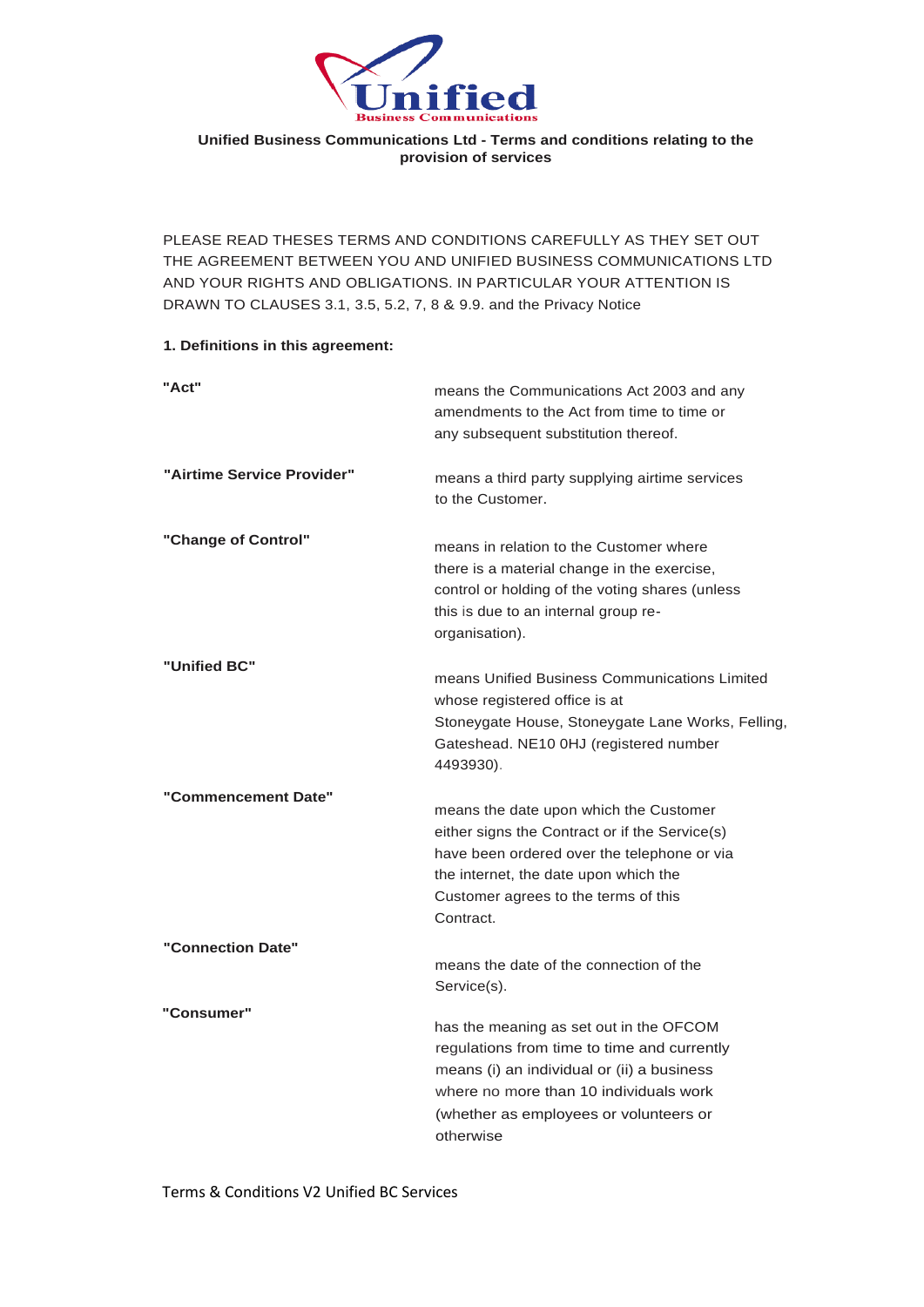

| "Credit Limit"              | means the monthly amount (if any) of Charge<br>which Unified BC has determined cannot be<br>exceed by the Customer.                                                                                                                                                                       |
|-----------------------------|-------------------------------------------------------------------------------------------------------------------------------------------------------------------------------------------------------------------------------------------------------------------------------------------|
| "Customer"                  | means the person so named on the<br>agreement. Unified BC reserves the right to deal<br>with anyone reasonably appearing to Unified BC<br>to be acting with the Customer's authority or<br>permission.                                                                                    |
| "Direct Debit"              | means any request(s) for any payment or<br>series of payments by bank direct debit<br>payment method.                                                                                                                                                                                     |
| "Early Termination Charges" | means any charges which become due and<br>payable to Unified BC if the Customer decides to<br>end the contract before the end of the<br>Minimum Term and (if applicable) where the<br>Customer has not achieved the Minimum Call<br>Spend as at the date of the notice of<br>termination. |
| "Equipment"                 | means any equipment or product (including<br>for the avoidance of doubt mobile telephones)<br>supplied by Unified BC or any third party on behalf<br>of Unified BC to the Customer.                                                                                                       |
| "Minimum Call Spend"        | means the level of spend which the Customer<br>has committed to over the Minimum Term as<br>set out in this agreement.                                                                                                                                                                    |
| "Minimum Term"              | means the minimum period of 12 months<br>from the Connection Date or such other<br>period as is prescribed for the relevant service<br>or as is otherwise detailed in the agreement.                                                                                                      |

Terms & Conditions V2 Unified BC Services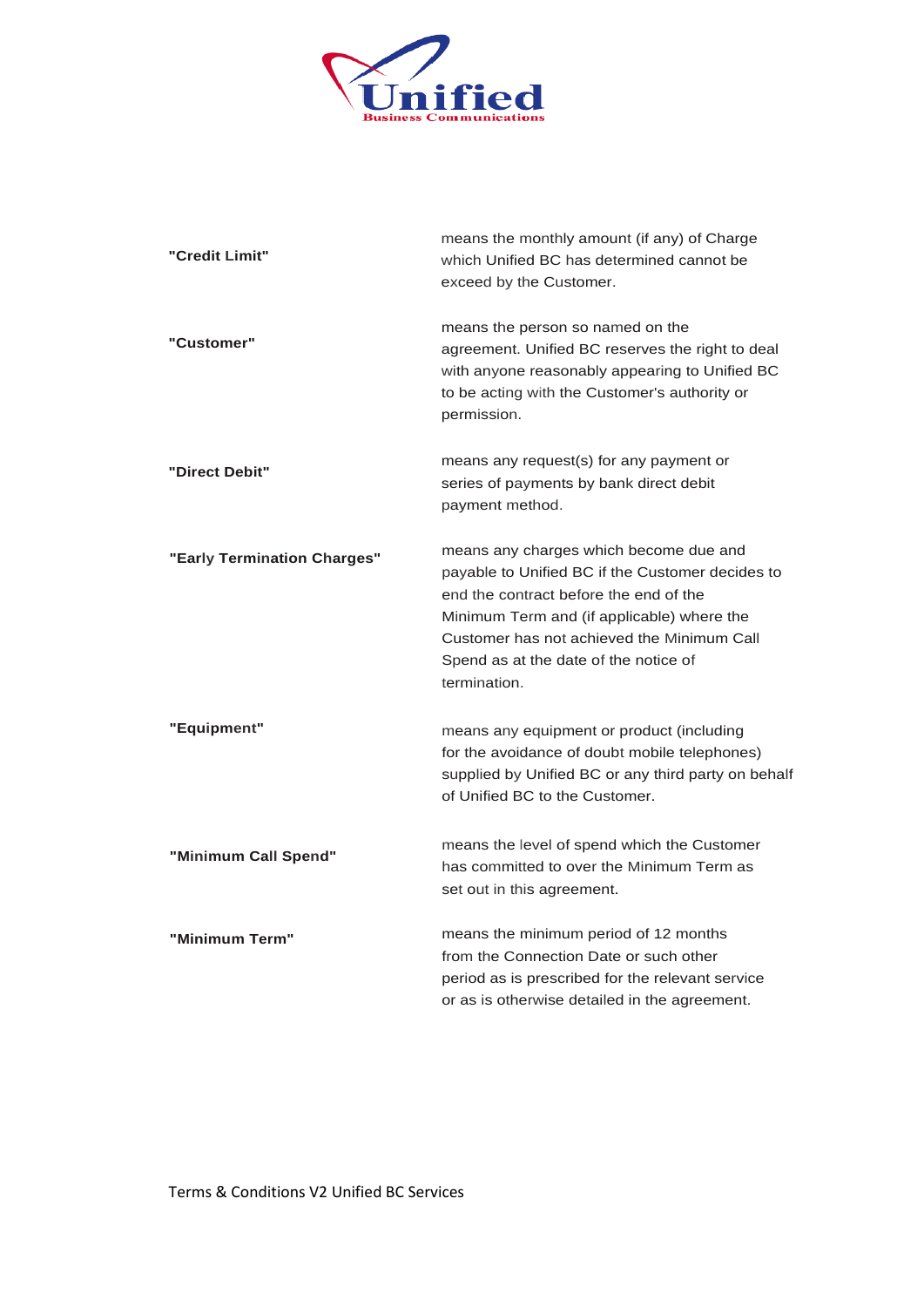

| "Rebate"          | by Unified BC to the Customer by way of a return<br>means where any services (if any) comprise or<br>included services where an amount is paid by<br>Unified BC to the customer by way of return on<br>what has already been paid ("Rebate<br>Service" shall be construed accordingly).                                                                                                                                                              |
|-------------------|------------------------------------------------------------------------------------------------------------------------------------------------------------------------------------------------------------------------------------------------------------------------------------------------------------------------------------------------------------------------------------------------------------------------------------------------------|
| "Service Credit"  | means the amounts payable (if any) by Unified BC<br>to the Customer in accordance with clause<br>2.17.                                                                                                                                                                                                                                                                                                                                               |
| "Service Failure" | means any failure, error or defect in the<br>provision of the Service(s) by Unified BC but<br>excludes failures, errors or defects arising<br>from, caused or contributed to by the<br>Customer's acts and/or omissions or third<br>parties including, but not limited to, any third<br>party operator of the communications services<br>or equipment or anything that arises as a<br>result of something beyond Unified BC's<br>reasonable control. |
| "Service Level"   | means the standard of performance (if any) in<br>relation to a Service(s)                                                                                                                                                                                                                                                                                                                                                                            |
| "Services"        | means the provision of telecom services<br>and/or Equipment and/or Mobile Services<br>and/or fraud monitor, line assurance and<br>services provided by Unified BC relating to the<br>Internet and any related service provided by<br>Unified BC to the Customer under this agreement.                                                                                                                                                                |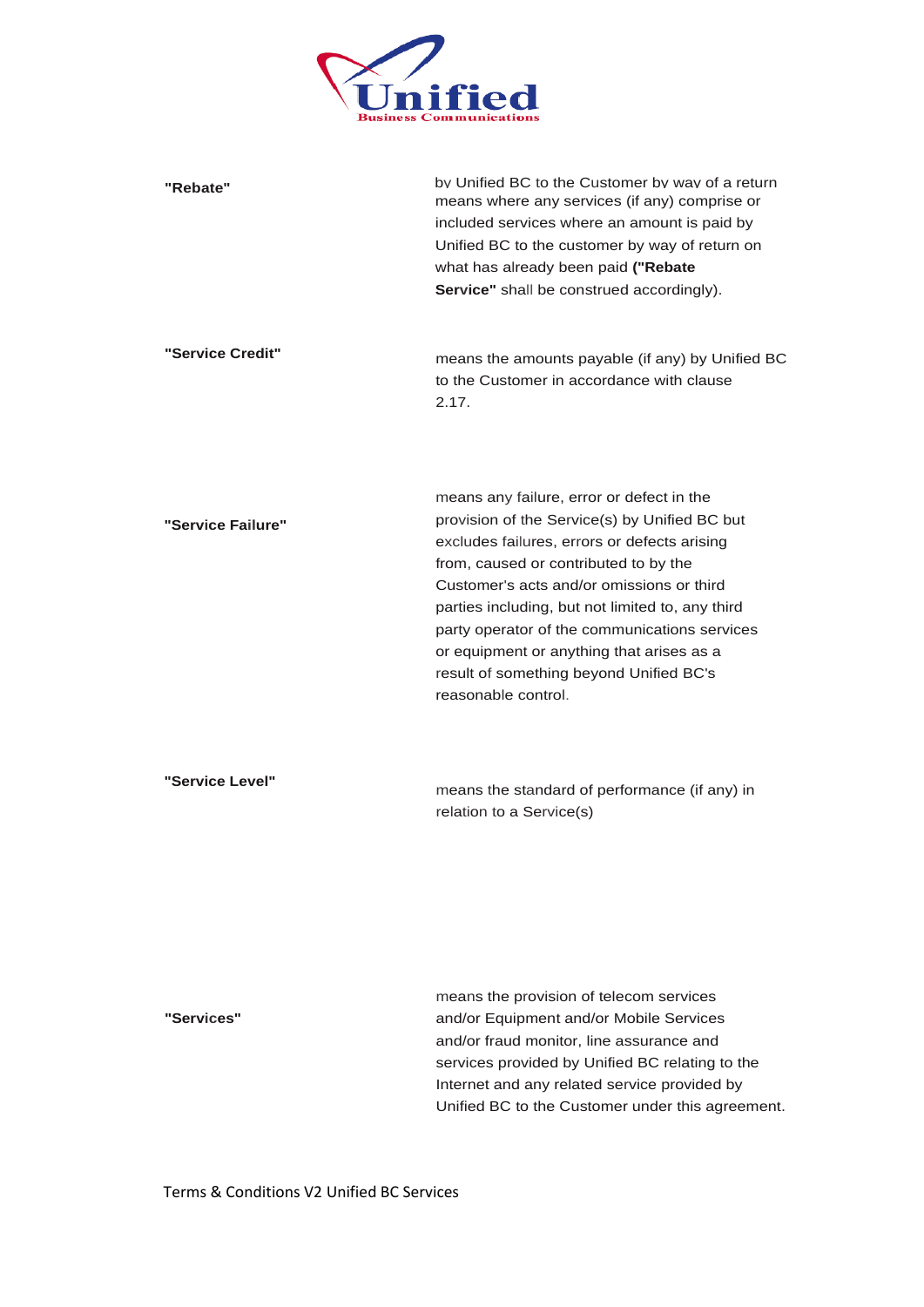

# **2. The Services and Equipment**

What Services Unified BC Provide

2.1 Save as provided in these terms and conditions Unified BC shall provide the Customer with such Services and Equipment as are requested by the Customer and any use of the Services or payment for the Services is deemed acceptance of these terms and conditions.

Unified BC shall only become liable to supply Services to the Customer once satisfactory responses to credit checks and criminal bureau checks have been received by Unified BC and (where appropriate) any airtime service provider. Unified BC will monitor and record information relating to a customer's trade performance and such records will be made available to credit reference agencies/ who may share that information with other businesses in assessing applications for credit and fraud prevention.

- 2.2 The Customer shall be responsible for the safe keeping and safe and proper use of the Services and any related Equipment after installation of the Services and the Customer undertakes in particular:
	- 2.2.1 not to cause any attachments other than those approved for connection under the Act to be connected to any Equipment.
	- 2.2.2 not to contravene the Act or any other relevant regulations or licenses.
	- 2.2.3 not to allow any unauthorised access to the Equipment or the Services.
- 2.3 The Customer hereby agrees that its apparatus shall at all times conform to the standard or standards (if any) for the time being designated under the Act and Unified BC shall not be under any obligation to connect or keep connected any Customer apparatus if it does not comply or if in the reasonable opinion of Unified BC it is likely to cause death, personal injury, damage or to impair the quality of any Services provided by Unified BC.
- 2.4 The Customer undertakes to use the Services in accordance with the Act and Unified BC's acceptable use policy and fair usage policy (as published from time to time at www.unifiedbizz.com) and the Customer further undertakes not to use the Services and to procure that none of its employees use the Services:
	- 2.4.1 as a means of communication for a purpose other than that for which the Service are provided, and
	- 2.4.2 for the transmission or receipt of any material which is defamatory offensive or of an abusive or menacing character or otherwise is in breach of Unified BC's acceptable use policy.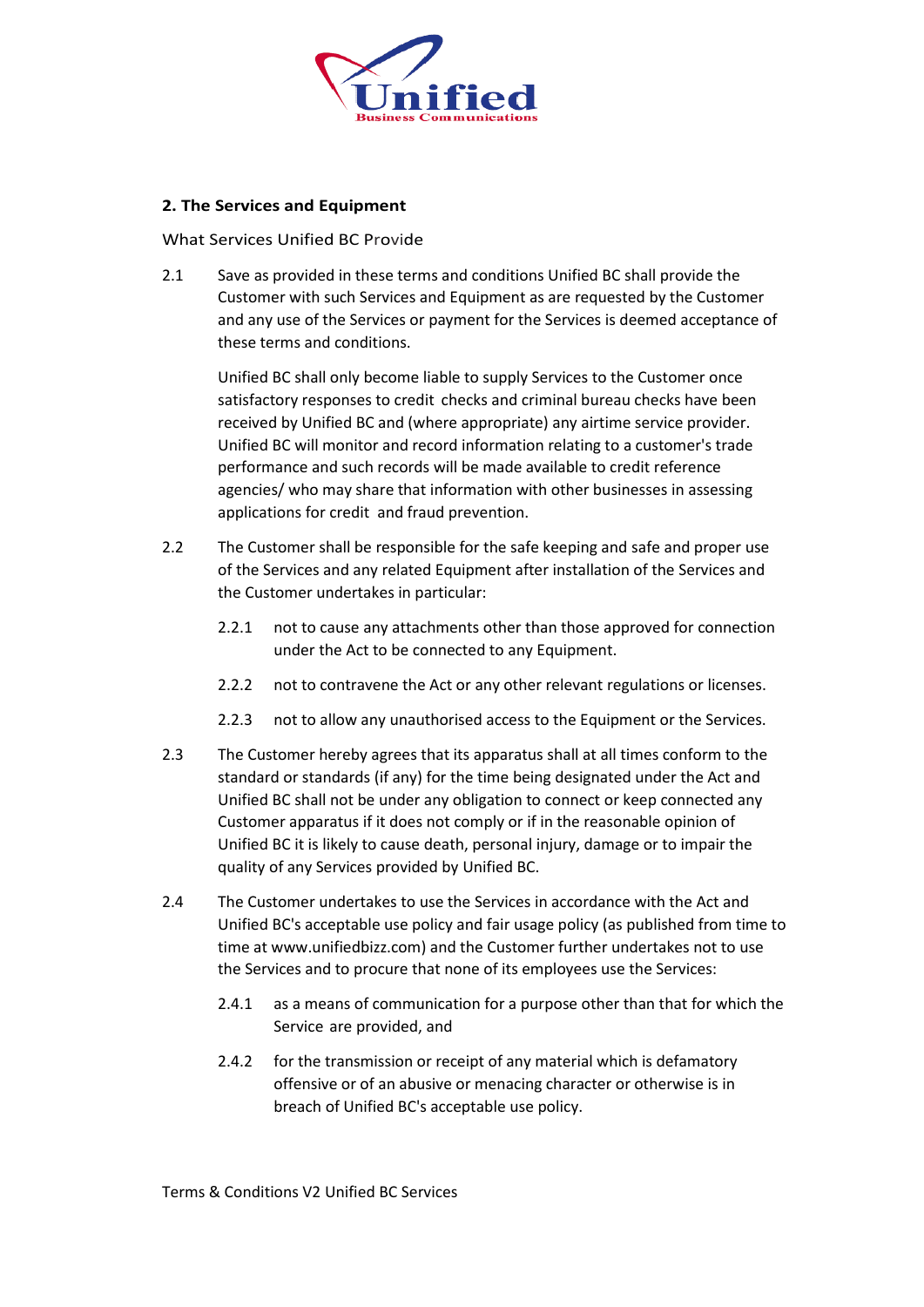

- 2.5 Any Equipment supplied by Unified BC further to a rental agreement remains the property of Unified BC and must be made available for collection on the expiry or termination of this agreement.
- 2.6 The Customer will not procure or be party to an agreement or arrangement to provide or receive telecommunications material, Services or services similar to the Services by way of telecommunication provision via the Equipment without the permission of Unifed BC in writing and the prior payment in full for the Equipment. For the avoidance of doubt the use and/or provision of services using the Equipment and/or Services which may be deemed by the airtime services provider as a gateway is a material breach of this agreement.
- 2.7 The Customer shall not publicise any number in any way or commit to any advertising or publicity until such time as it has received from Unified BC in writing confirmation that the number is live and tested. Unified BC will use reasonable endeavours to provide you with the Services by the dates agreed with you and to continue to provide the services until this agreement is terminated. Unified BC will not be liable for any loss or damage should the Service not commence or restart on the agreed date. Where Unified BC is supplying network services as part of the Services the Customer must provide to Unified BC details of all the related services that it wishes to receive relating to any telephone number that the Customer wishes to use. Unified BC will provide network Services through such party as it deems appropriate.
- 2.8 The Customer shall give Unified BC at least 30 days' written notice in the event that above average use of the Services is likely to occur. Unified BC shall not be liable for failure/withdrawal of any part of the Services should such notice not be given.
- 2.9 Unified BC's acceptable use policy and fair usage policy form part of this agreement and includes any restrictions imposed on Unified BC by the provider to it of the Services and/or Equipment and is designed to protect the level and quality of the services that Unified BC offers to all of its customers and permits Unified BC to regulate the Customer's use of the Services. The Customer acknowledges that, in respect of any broadband speeds, any speeds quoted by Unified BC are approximate only and that the level of service that can be obtained by the Customer will be dependent on factors outside the control of Unified BC including but not limited to the geographical proximity of the Customer to the local exchange and the quality of the infrastructure serving the Customer's premises.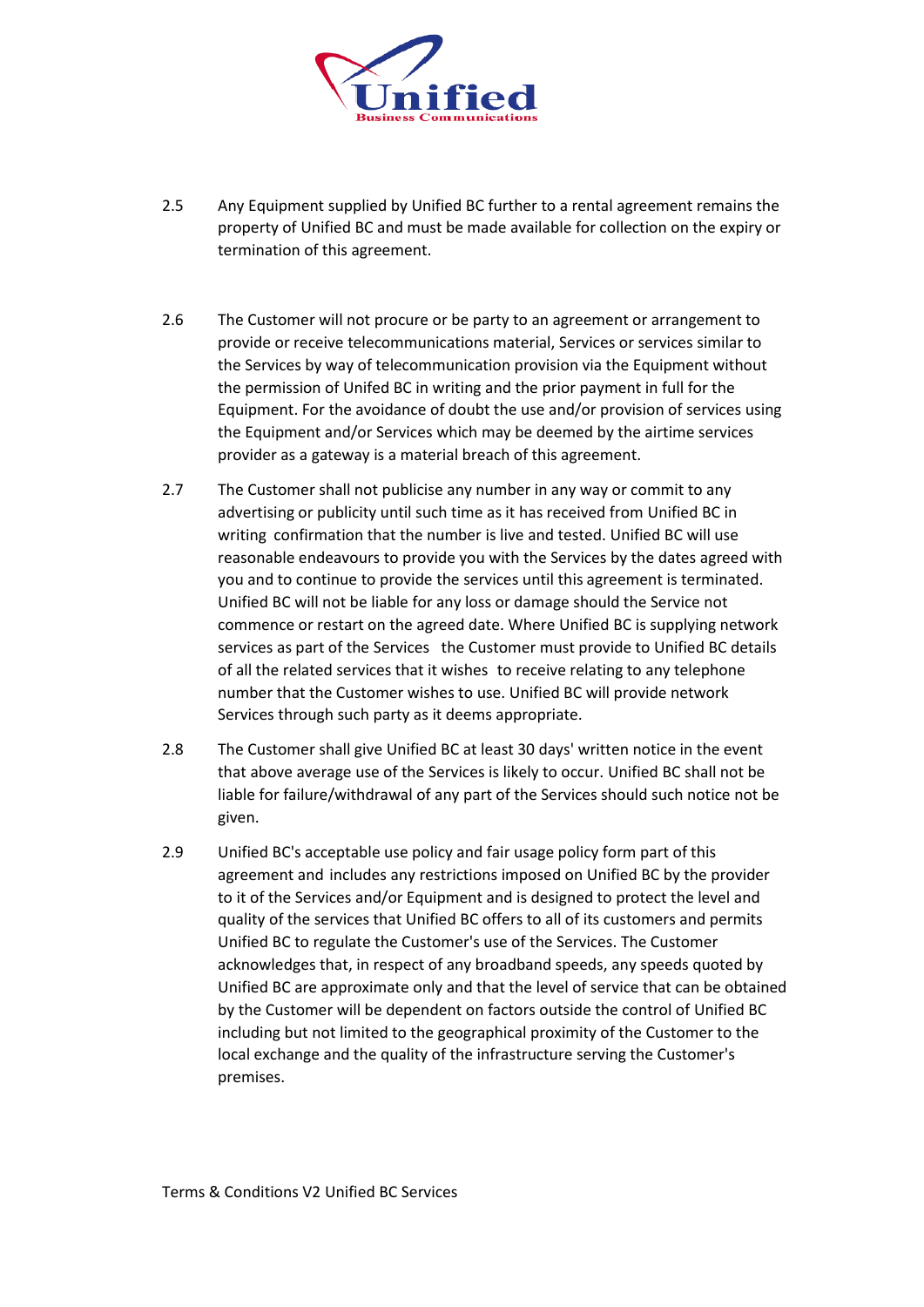

- 2.10 The Customer hereby specifically authorises Unified BC to send/resend CPS during the continuance of this agreement, and hereby waives Unified BC's obligation to notify it of the same being done. If the Customer wishes to receive such notification then it must so inform Unified BC in writing.
- 2.11 Where Unified BC provides software to the Customer as part of the Services and/or Equipment Unified BC, the Customer acknowledges that, unless otherwise set out in this agreement, all intellectual property rights in any such software and/or Equipment remain with Unified BC, or its suppliers or licensors. Unified BC hereby grants a non-exclusive licence of the software to the Customer solely for the use of the same by the Customer in connection with the Services and/or Equipment. This licence automatically terminates on termination of this agreement. Unified BC does not warrant that the software will be error-free and the Customer hereby agrees to make proper back-ups of all data. The Customer agrees that it will not copy, decompile or modify the software without the prior written consent of Unified BC and will not distribute the software to any third party.
- 2.12 Where Unified BC incur site survey, provisioning, engineering or other fees (whether its own or to a third party) associated with meeting the customer's requirements and/or subsequently the line does not become operational for any reason then Unified BC have the right to charge the customer fees of up to £145 per line together with any charges levied on Unified BC by a third party in bringing the associated infrastructure up to the relevant standard.
	- 2.12.1 If the Customer instructs Unified BC to cease or port the provision of a NGN (non-geographic number) Unified BC has the right to charge the Customer a disconnection fee of up to £99 for each NGN number.
- 2.13 Where the Customer is a Consumer the Customer has the right to cancel the agreement within 7 days of the date of the contract. Cancellation can be made by notifying Unified BC by fax, email or telephone. Any services used within this period will be chargeable. Any third party costs incurred by Unified BC within this period at the request of the Customer will be chargeable. Cancellation charges may apply if the service is terminated outside of prescribed timescale. Consumers may have additional rights in respect of contract renewal periods. Please see www.ofcom.org.uk for further information.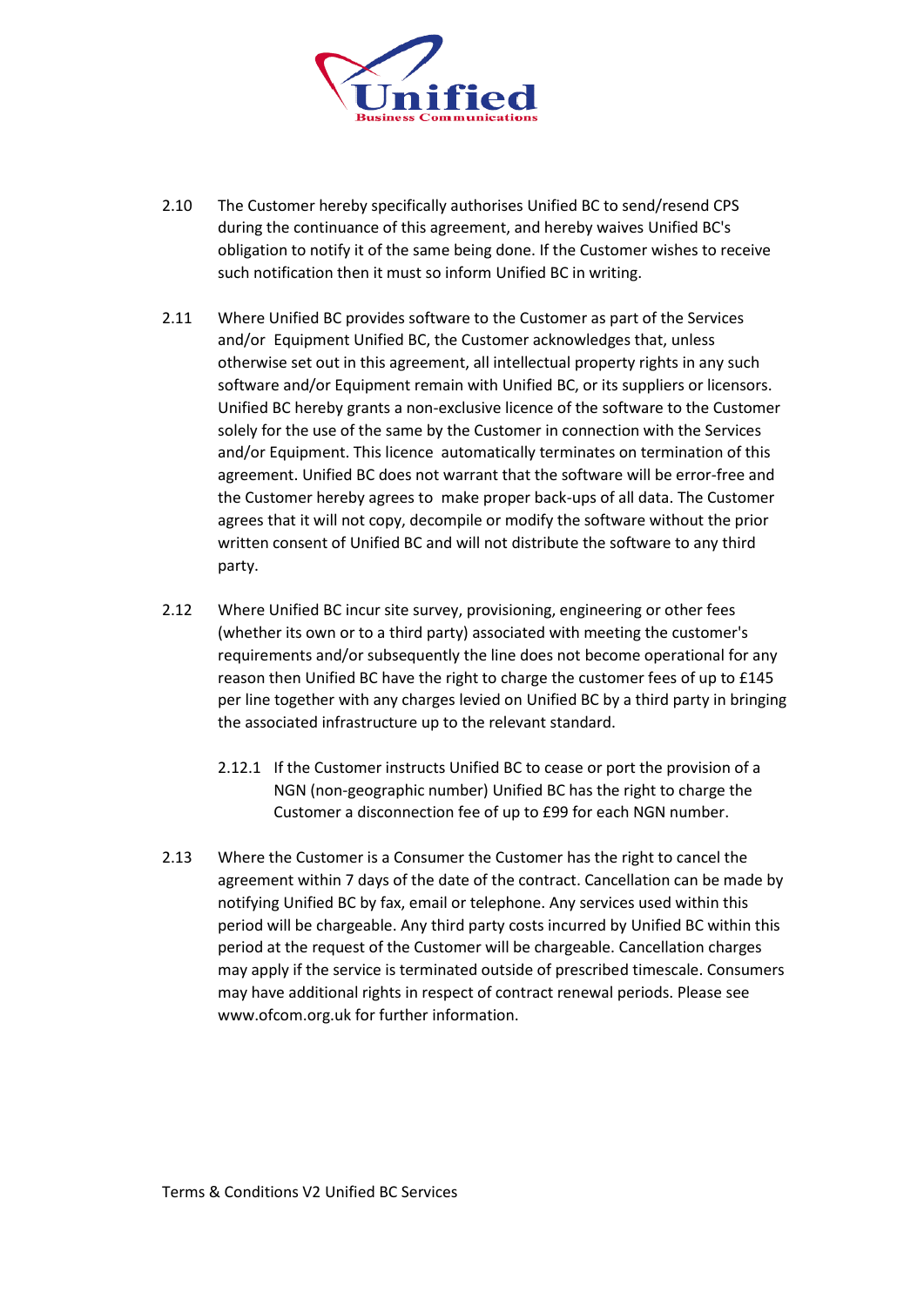

- 2.13.1 Where the Customer is not a Consumer but is entitled or permitted by Unified BC to cancel the agreement during any initial cancellation period, any services used within this period will be chargeable and any third party costs (including cancellation fees) incurred by Unified BC within this period at the request of the Customer will be chargeable. Cancellation charges may apply if the service is terminated outside of prescribed timescale.
- 2.14 Where the Customer is a Consumer the Customer has the right to take unresolved complaints to an approved Alternative Dispute Resolution agency eight weeks after the complaint was made. CISAS is an independent approved Alternative Dispute Resolution agency which provides this service free of charge.
- 2.15 Where Unified BC allocate to the Customer a telephone number or code as part of the Services, the Customer acknowledges that they will not acquire any legal, equitable or other rights in relation to any such telephone numbers or codes. Unified BC can withdraw or change any such telephone numbers or codes but will only do so if it is required to under any legal or regulatory changes.

What Level of Service Unified BC Provides

- 2.16 Unified BC will provide the Service(s) in accordance with the terms of this agreement and shall use reasonable skill and care when providing the Service(s).
- 2.17 Unified BC does not guarantee that the Services will be continuously available or free from Service Failures.
- 2.18 If a Service Level is not achieved by Unified BC as a result of a Service Failure, Unified BC will, subject to Clause 7, pay to the Customer a Service Credit.

# **3. How long this agreement lasts and when can it be ended**

- 3.1 The obligations for each of the parties start on the following dates:
	- 3.1.1 (a) The Customer's obligations start on the Commencement Date and will continue for the Minimum Term (from the connection date) and thereafter for further periods each equivalent to the Minimum Term until terminated by either party giving to the other not less than 90 days prior written notice but not greater than 120 days prior written notice expiring at the end of the Minimum Term or at the end of any subsequent period as appropriate.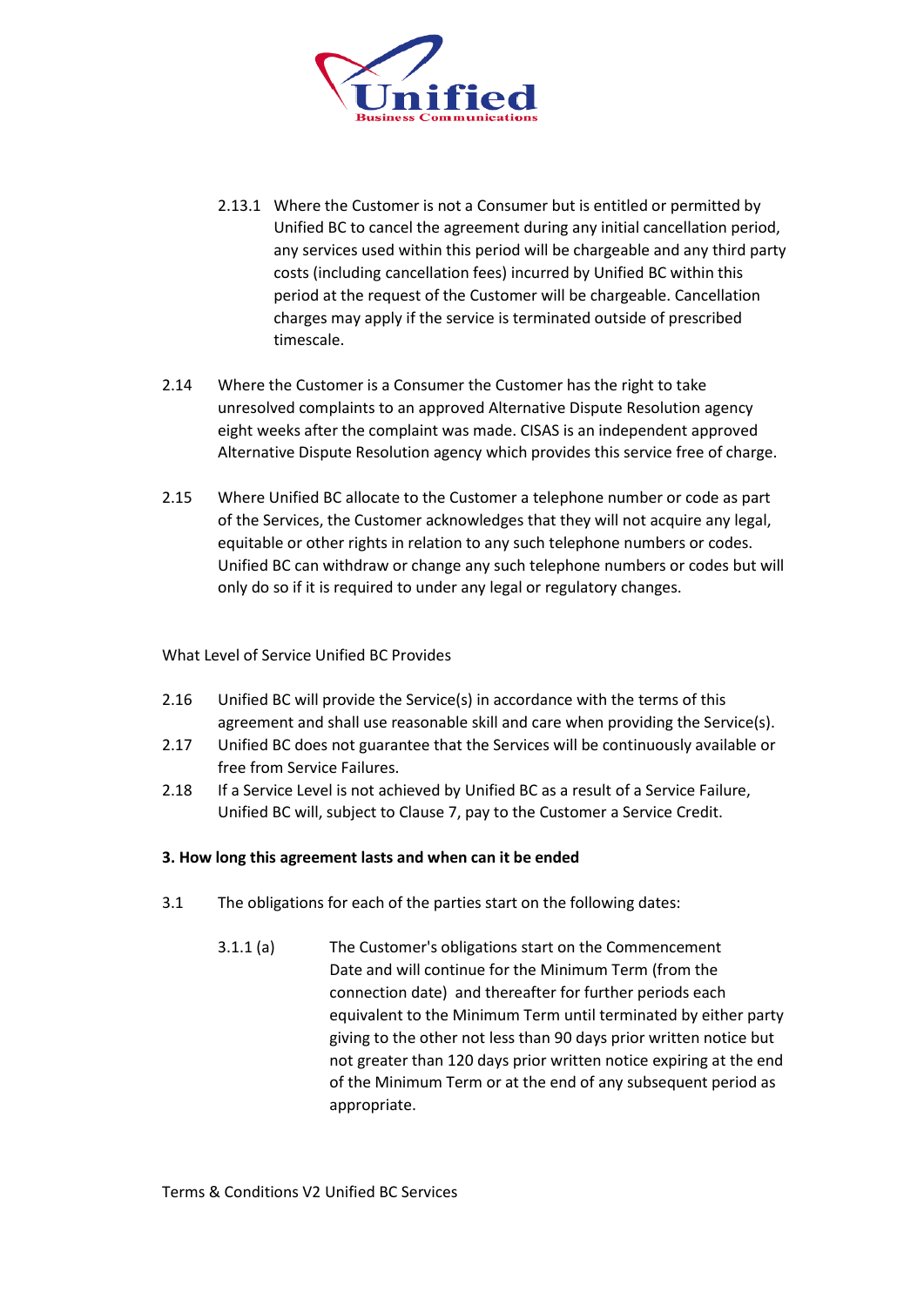

- 3.1.1 (b) Where the Customer has provided notice in accordance with Clause 3.1 but fails to transfer their services away from Unified BC within 30 days following the expiry of the Minimum Term or the expiry of any subsequent period, this will be deemed as acceptance by the Customer of continuing to contract with Unified BC for a further period equivalent to the Minimum Term (unless Unified BC agree otherwise).
- 3.1.2 Unified BC's obligations start on the Connection Date.
- 3.2 Either party shall be entitled forthwith to suspend and/or terminate this agreement by giving written notice to the other if:
	- 3.2.1 the other commits a continuing or material breach of this agreement and, if the breach is capable of remedy, fails to remedy it within 14 days (but 7 days in the case of failure by the Customer to pay the Charges) after receipt of a written notice giving full particulars of the breach and requiring it to be remedied; or
	- 3.2.2 an administrator takes possession or a receiver is appointed over any of the property or assets of the other party, the other party makes any voluntary arrangement with its creditors or becomes subject to an administration order, the other party becomes bankrupt or goes into liquidation (except for the purposes of an amalgamation, reconstruction or other reorganisation and so that the company resulting from the reorganisation effectively agrees to be bound by or to assume the obligations imposed on the other party under this agreement); or
	- 3.2.3 the other party ceases, or threatens to cease, to carry on business.
- 3.3 Unified BC may terminate this agreement immediately if:
	- 3.3.1 any licence or agreement under which Unified BC or the Customer has the right to run its telecommunications system and in the case of the Customer connect it to the Unified BC system is revoked, amended or otherwise ceases to be valid; or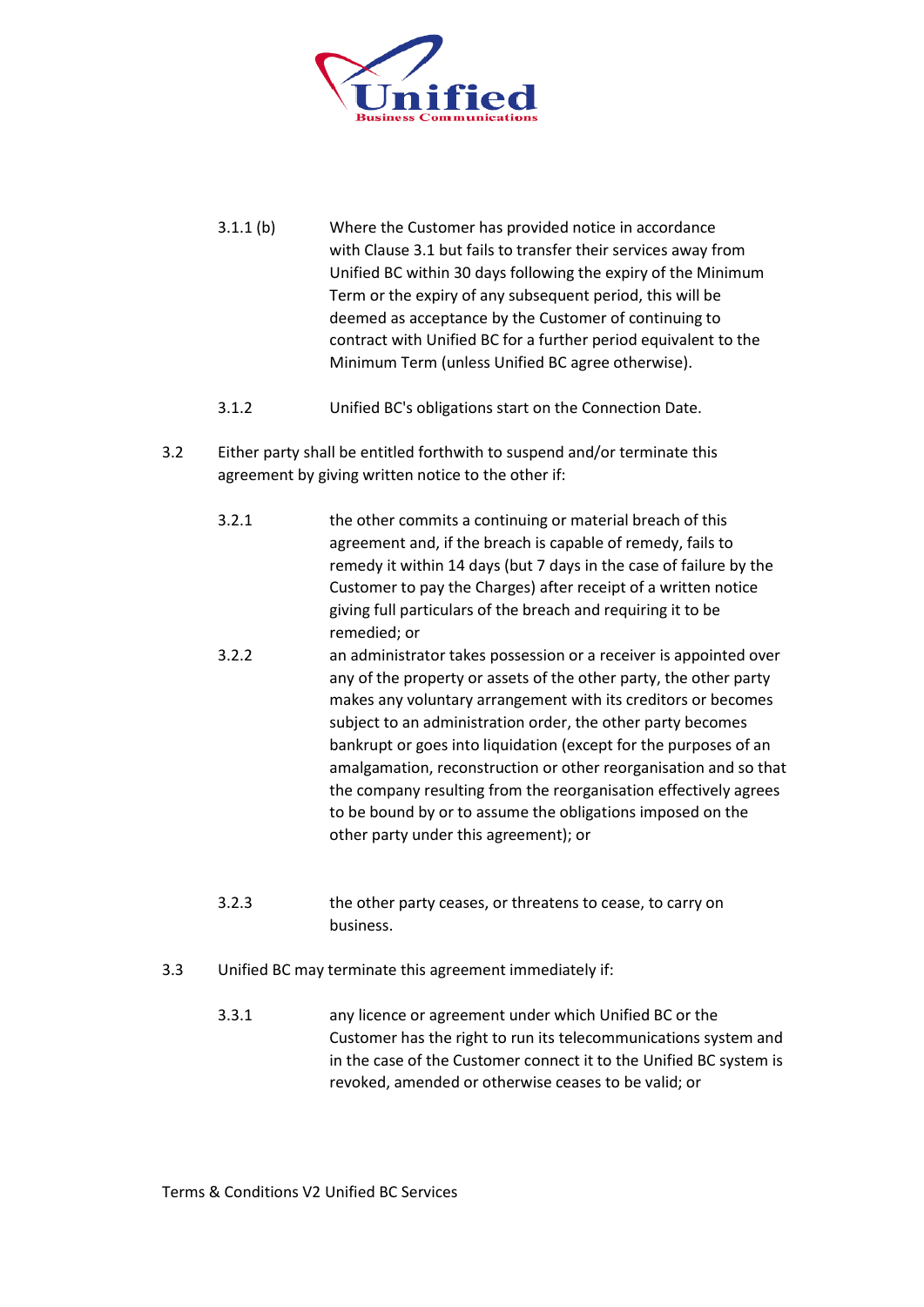

| 3.3.2 | the Customer is suspected, in the reasonable opinion of Unified   |
|-------|-------------------------------------------------------------------|
|       | BC, of involvement with fraud or attempted fraud in connection    |
|       | with use of the Services or this Agreement;                       |
| 3.3.3 | Unified BC are instructed by OFCOM or any other competent         |
|       | legal or regulatory authority to stop providing the Service(s) to |
|       | the Customer;                                                     |
| 3.3.4 | the Customer has breached the agreement in such a way that        |
|       | Unified BC could be in breach of any Legislation and/or in breach |
|       | of any agreements with its third party providers required to      |
|       | provide the Service(s);                                           |
| 3.3.5 | The Customer commits persistent non-material breaches (which,     |
|       | in aggregate amount to a material breach);                        |
| 3.3.6 | Unified BC reasonably suspects that the Customer is unable to     |
|       | pay or is refusing to pay Unified BC charges and/or budget plan   |
|       | payments;                                                         |
| 3.3.7 | A Change of Control takes place or is proposed.                   |

3.4 For the purpose of clause 3.2, a breach shall be considered capable of remedy if the party in breach can comply with the provision in question in all respects other than as to the time of performance (provided that time of performance is not of the essence).

3.5 The Customer can terminate this agreement by giving Unified BC one month's written notice:

- 3.5.1 for convenience before the end of the Minimum Term, but acknowledges that Unified BC shall be entitled to invoice the Customer any Early Termination Charges for either the agreed Minimum Spend Levels that the Customer would have paid for had they not terminated the agreement early or if there is no Minimum Spend Levels, the average charges over the previous six months invoices prior to the date of termination. The Customer further acknowledges that the above remedy for Unified BC is a fair and reasonable estimate of Unified BC's loss incurred as a result of the early termination of the agreement by the Customer; or 3.5.2 if Unified BC changes the Terms and Conditions pursuant to
- clause 9.2 for the avoidance of doubt, if the Customer terminates pursuant to this clause 3.5.2, there shall be no Early Termination Charges incurred by the Customer to Unified BC.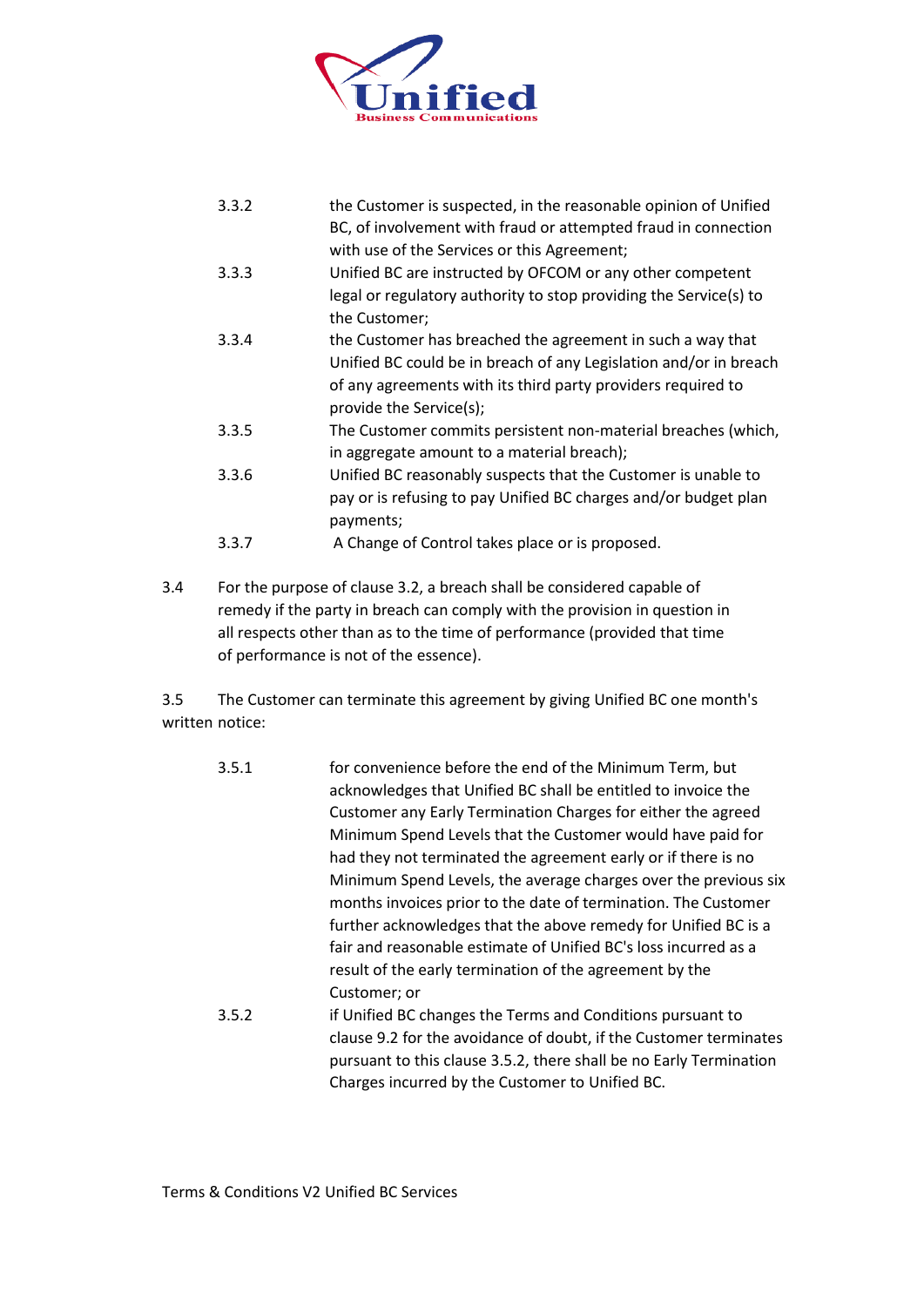

- 3.6 A waiver by either party of a breach of a provision of this agreement shall not be considered as a waiver of a subsequent breach of the same or another provision.
- 3.7 In the event of termination by either party for any reason:
	- (a) Unified BC shall be entitled to recover from the Customer:
	- (i) the Equipment or cost thereof as appropriate including, where appropriate, but not limited to the cost of installing or removing the Equipment;
	- (ii) all liabilities, claims, costs, losses and expenses incurred by Unified BC (including the initial CPS and engineering costs and of providing the Services);
	- (iii) all losses *suffered* by Unified BC by way of third party claw-back where such claw-back is due to the breach by the Customer of this agreement or the third party agreement; and
	- 3.7.1 Until such time as the Customer has transferred to a new provider, Unified BC shall be entitled to amend its charges to its standard published usage charges upon giving the Customer one month's written notice of any such change. Any such increase in charges will be effective for any use of the Services after the date of such notice
	- 3.7.2 Leased lines and certain other services may incur additional charges as a result of third party termination costs incurred by Unified BC. Please enquire for details of applicable charges.
- 3.8 The rights to terminate this agreement given by this clause 3 shall not prejudice any other right or remedy of either party in respect of the breach concerned (if any) or any other breach. Continued use of the Services post termination will result in Unified BC levying its standard published usage charges for all Services used, which charges the Customer shall pay immediately upon demand.
- 3.9 Where the Customer cancels part only of a bundle of Services, Unified BC reserves the right (in addition to its rights under clause 3.7) to charge the Customer for the Services so cancelled in accordance with Clause 3.6 and to amend charges to the Customer for the remaining Services to its standard rates.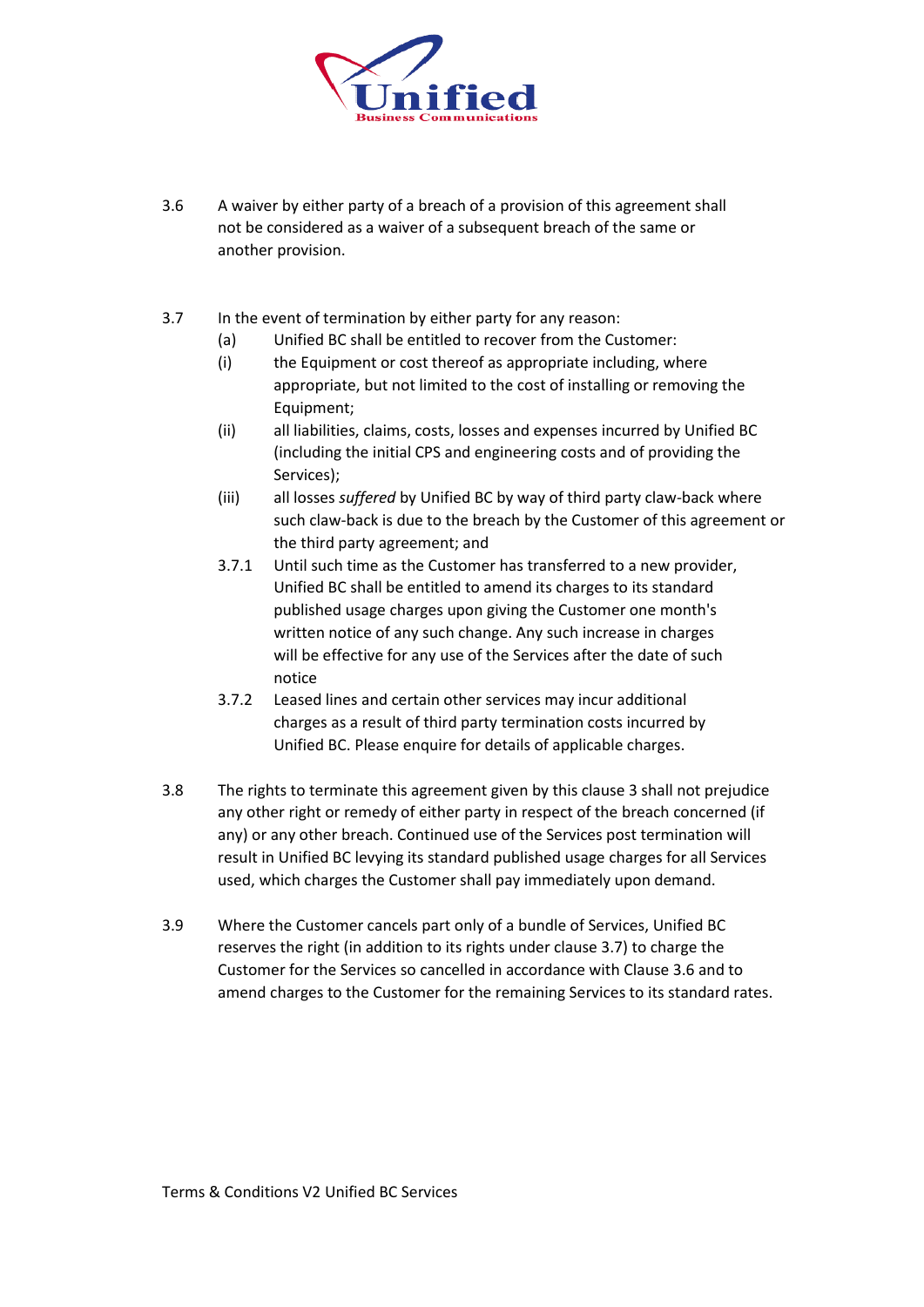

#### **4. Access to premises**

- 4.1 To enable Unified BC to comply with its obligations under the Agreement:
	- 4.1.1 the Customer shall allow or procure permission for Unified BC and any other person(s) authorised by Unified BC to have reasonable access to the Customer's premises and the Services' connection points or, where network connection services form part of the Services, such location on the Customer's premises and/or any neighbouring premises as Unified BC reasonably requires and shall at all times provide such reasonable assistance as Unified BC requests.
	- 4.1.2 Unified BC will endeavour to carry out work by appointment and during normal working hours, but may request the Customer to provide access at other times. If at the request of the Customer Unified BC carries out work outside its normal working hours the Customer will be responsible for Unified BC's reasonable additional charges.
	- 4.1. 3 unless otherwise agreed the Customer shall at its own expense carry out such site preparations as Unfied BC may reasonably require. Where a site survey is carried out the costs thereof and of any required work identified in the site survey shall be borne by the Customer.
- 4.2 If the Customer requests maintenance or repair work which is found to be unnecessary or results from an act or omission of the Customer, Unified BC will charge for the work and the costs incurred.
- 4.3 The Customer hereby duly authorises Unified BC, its dealers and agents to reprogram and or remove existing access equipment in order to provide the Services. In the event that the work is undertaken by the Customer's existing maintainer and not Unified BC, the Customer is to pay all costs.
- 4.4 Where BT Openreach charges Unified BC for repairs (and/or engineering call out), and the fault is due to damage to the Customer's equipment, Unified BC reserves the right to invoice the Customer for the amount of such BT Openreach charge together with an administration charge of up to £50.
- 4.5 Where required by Unified BC, the Customer shall ensure that environmental conditions are maintained for Equipment.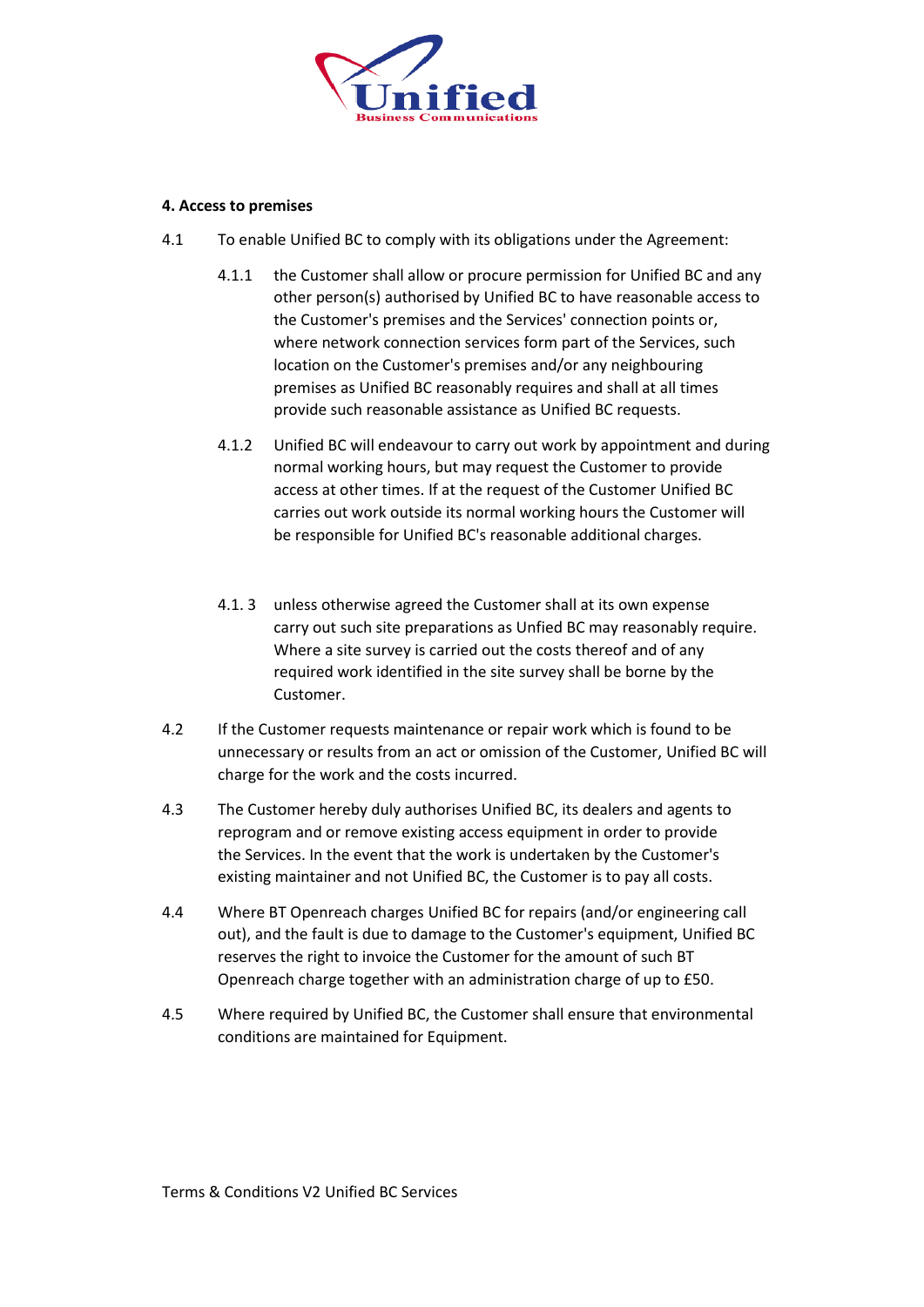

## **5. What Unified BC Charge and when the Customer must pay Unified BC**

- 5.1 Unless otherwise specified in writing by Unified BC the Customer agrees to pay Unified BC's charges and/or budget plan payments monthly by Direct Debit, the first payment to be made at the discretion of Unified BC within thirty days of the start of the provision of the Services and in accordance with the applicable tariffs. Where network connection and/or line rental services form part of the Services the charges shall be paid in advance.
- 5.2 Usage charges will be such charges for the use of the Services by either (i) the Customer or (ii) any third party who has accessed the Equipment without the Customer's authority and fraudulently used the Services as Unified BC may notify to the Customer from time to time by mail or by post.

Details of the Customer's current charges can be obtained by emailing Unified BC at [accounts@unifiedbizz.com](mailto:billing@unifiedbizz.com) with full account details. Usage charges payable shall be calculated by reference to any data recorded or logged by Unified BC or its service carrier and not by reference to any data recorded or logged by the Customer. Unified BC shall be entitled to estimate the usage charges in circumstances where the relevant data is not available to Unified BC in a timely manner, and any estimated usage charge shall be reconciled on a subsequent invoice.

> 5.2.1 Unless otherwise stated all other amounts due from the Customer to Unified BC shall be paid within 7 days of the date of UNIFIED BC's invoice.

- 5.3 If the Customer fails to make any payment on the due date then, without limiting any other right or remedy available to Unified BC (such failure to pay being a material breach of this agreement), Unified BC may charge the Customer (i) an administration fee of £25 and/or statutory compensation at the prevailing rate and (ii) interest (both before and after any judgment) on the amount unpaid, at the rate of 8 per cent per annum above the Bank of England base rate from time to time, until payment in full is made (a part of a month being treated as a full month for the purpose of calculating interest).
- 5.4 The price for the Services is exclusive of any applicable *value* added tax, which the Customer shall be additionally liable to pay to Unified BC.
- 5.5 The Customer agrees to pay Unified BC in full without any set-off *all* sums due to Unified BC under this Agreement.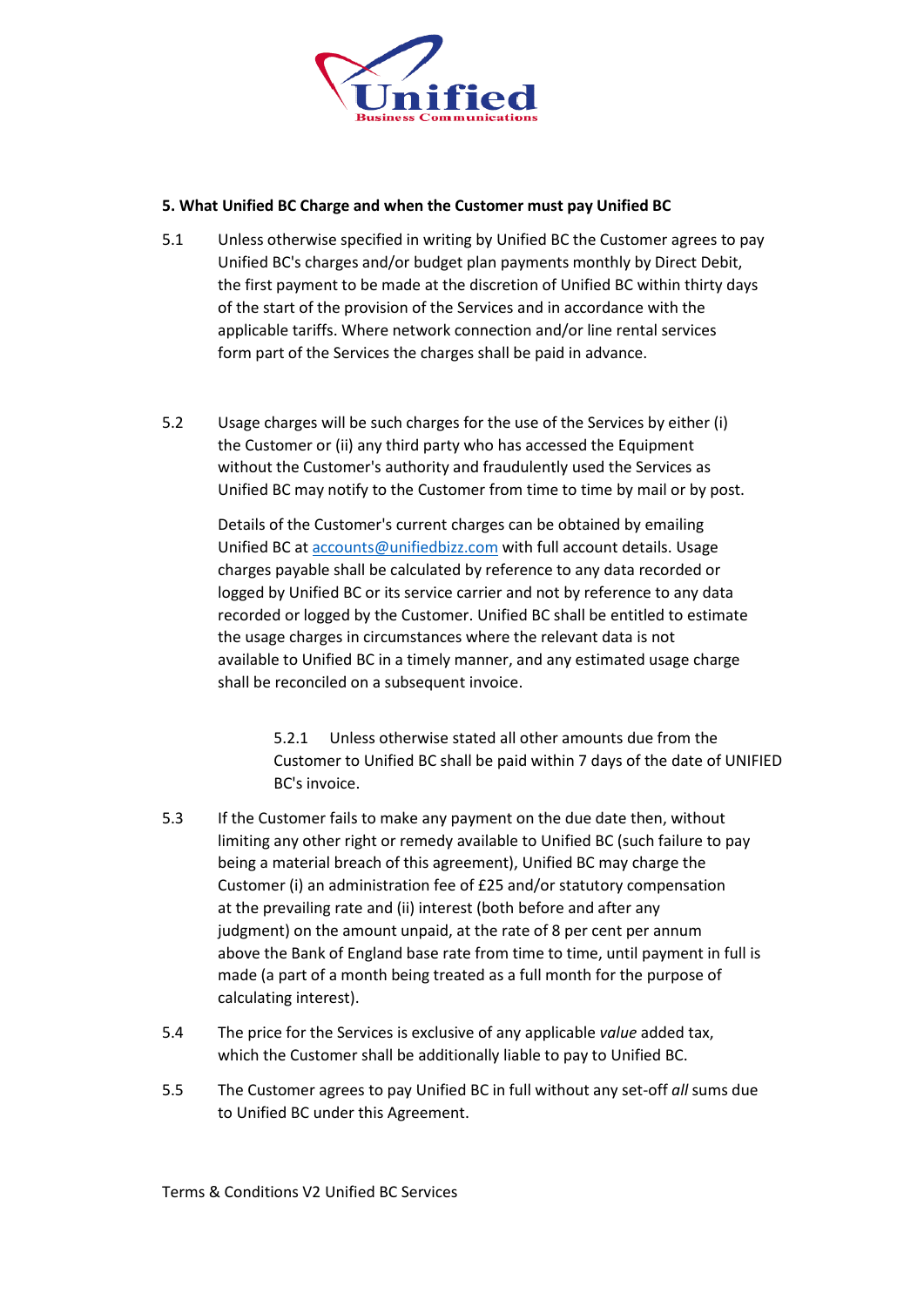

- 5.6 Unified BC shall be entitled to require the Customer to pay a deposit in respect of future usage charges and the Customer shall pay the amount so required within 7 days of a request for the same.
- 5.7 The Customer authorises Unified BC to *vary* the amount, frequency and time of any Direct Debit to such *level* as Unified BC deem reasonably appropriate (a) to take account of either an increase or decrease in usage of the Services by the Customer (b) to reduce such indebtedness of the Customer to Unified BC and/or (c) to such other operational matter affecting the Services as Unified BC shall in its discretion deem reasonable.
- 5.8 If the Customer elects an alternative payment method to that of paying by monthly Direct Debit, Unified BC shall be entitled to charge a monthly administration fee of up to £5.50.
- 5.9 If any payment is cancelled or returned unpaid by the Customer's bank or if the Customer fails to discharge any invoice within 7 days of its date, then without prejudice to any right or remedies under this Agreement, Unified BC shall from the time of such failure provide the Services at the standard published usage charges and in addition the Customer agrees to pay Unified BC an administration fee of up to £25. For the avoidance of doubt the time of payment is of the essence of this Agreement and a failure to pay on time or the cancellation of a Direct Debit shall be a material breach of contract allowing Unified BC to terminate this Agreement immediately.
- 5.10 Should the Customer have any dispute with regard to the usage charges or any other charges, the Customer shall *give* written notice to Unified BC of the amount in dispute and the reason for the dispute. Any rectification or amendment of such disputed charges are limited to the 6 months prior to the written notification being received by Unified BC and remains at Unified BC's sole discretion such discretion not to be unreasonably withheld. Such notice must be received prior to the Customer not paying any amount due to Unified BC, failing which the Customer shall be deemed to be in breach of contract and clause 3.3.3 shall apply together with clause 5.8 and clause 5.3 in respect of the entire balance. The Customer shall remain liable to pay all amounts not in dispute in accordance with the terms of this agreement.
- 5.11 The Customer remains liable for all charges whether the Customer or someone else used the services and whether the services were used with the Customer's knowledge and consent or otherwise including and not limited to fraudulent calls made by a rogue callers and calls made by any third party who has gained unauthorised access to the Customer's system.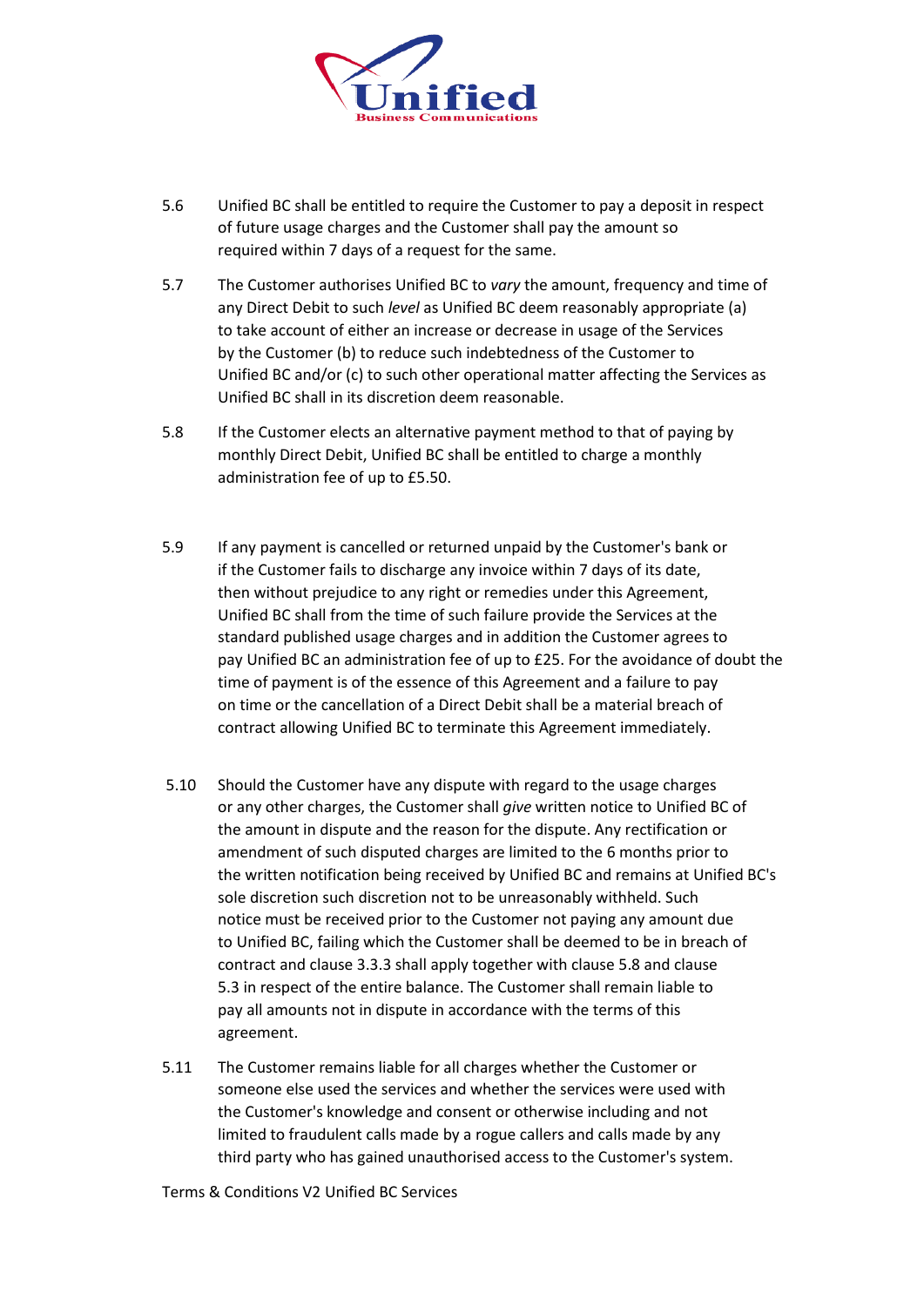

- 5.12 Unified BC retain the right to vary the charges set out in the tariff at any time upon giving the Customer 7 days' notice such notice to be given either on the monthly invoice or via email to the contact provided by the customer to Unified BC and continued use of the Service is deemed acceptance of these changes.
	- 5.12.1 Where the Customer is a Consumer, we will provide at least 30 days notice of a change to service pricing in writing or via email to you. The change to price will not take effect until the end of the 30 day period. As a Consumer, the Customer has the right to end the contract for the service in question with Unified BC by giving not less than 10 days notice in writing within 10 days of our notification of the relevant change to pricing. If the Consumer fails to exercise their right to cancel, continued use of service by the Consumer is deemed as acceptance of the relevant change.
- 5.13 Where the Customer requests the cancellation of a Directory Listing product, they will remain liable for the Directory Listing charges until the next publication of the phone book by BT when the listing will be deemed removed.
- 5.14 Any calls that are routed by any means beyond the control of Unified BC and for which you are invoiced by another provider will remain the responsibility of the customer.
- 5.15 Should a Consumer fail to renew their Agreement prior to the Minimum Term, Unified BC reserves the right to set the tariff to standard rates which will be provided to you via email.
- 5.16 Unified BC may at its absolute discretion impose a Credit Limit on the Customer's account and any such Credit Limit can be amended at any time without prior notice.
- 5.17 Where a Rebate is due and payable to the Customer by Unified BC, the Customer authorises Unified BC to raise a self-bill on its behalf. Unified BC will notify the Customer of the amount of Rebate and, subject to clause 5.19 , Unified BC will pay the Rebate due to the Customer within 45 days following the invoice or (if later) within 7 days of the date of receipt by Unified BC of the sums due from the relevant third party carrier.
- 5.18 Unified BC shall have the right at any time to amend the amount of any Rebate by giving the Customer written notice prior to the effective date of the revision which shall apply to all Rebate Services where a Rebate is payable provided to the Customer on or after the date of effective revision of the Rebate rate change.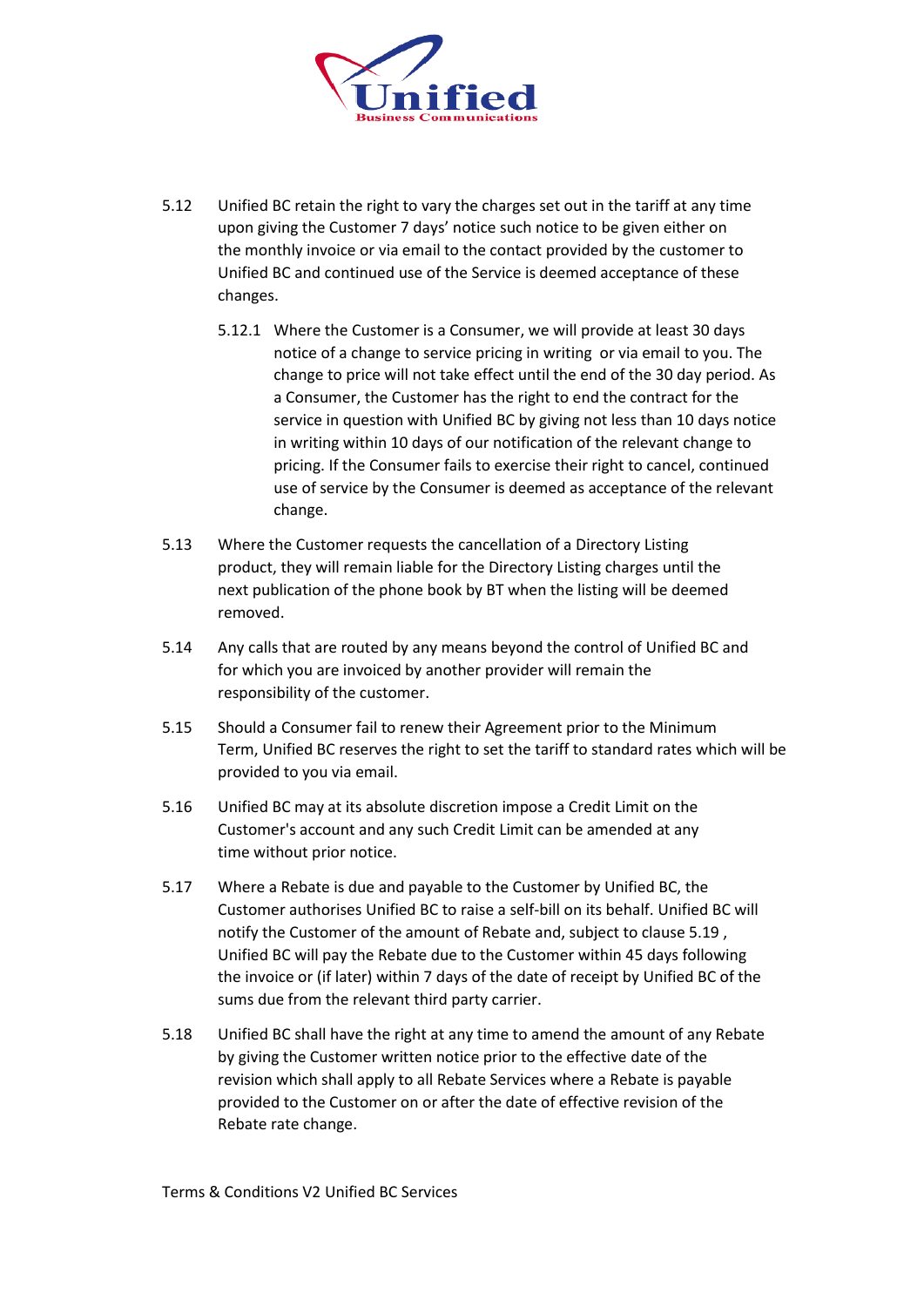

- 5.19 Unified BC may withhold any Rebate due to the Customer under the following circumstances:
	- 5.19.1 Unified BC has reasonable grounds to believe that the relevant Rebate Service is being used for illegal or fraudulent activity or otherwise in breach of this Contract; or
	- 5.19.2 Unified BC is notified of a decision or a request by a regulatory body (e.g. Phonepay Plus) relating to a Rebate Service to pay any fine or administrative charge incurred as a result of the Customer's misuse of the relevant Rebate Service; or
	- 5.19.3 The relevant network operator withholds payment of the relevant Rebate (in whole or part) due to Unified BC in relation to a Rebate Service used by the Customer; or
	- 5.19.4 The relevant network operator claims repayment of any sum paid to Unified BC in relation to a Service used by the Customer

## **6. When UNIFIED BC can Suspend the Services**

- 6.1 Unified BC shall be entitled, for business, operational or technical reasons or in order to comply with any numbering scheme or other obligation imposed on Unified BC by its licence or by any other competent authority (including any network provider), to withdraw or change any telephone number or code or group of numbers or codes allocated to the Customer whether on a temporary or permanent basis provided that Unified BC gives the Customer the maximum period of notice in writing thereof practicable in the circumstances.
- 6.2 If the Customer is in breach of a material term of this agreement Unified BC may at its sole discretion and upon giving the Customer written notice elect to suspend without compensation the provision of Services for a period not exceeding 14 days. If the breach is capable of remedy and is remedied by the Customer within the 14-day period then Unified BC shall recommence the provision of Services. If the breach is not capable of remedy or if so capable is not remedied within the period of 14 days, then Unified BC shall have the option of either terminating this Agreement under the provision of clause 6.1 or of continuing the Services.
- 6.3 If the Customer's call charges exceed the estimated call spend or the Credit Limit given to the Customer by Unified BC, whichever is the lower, then Unified BC reserves the right to request immediate payment of the excess amount and to demand in accordance with clause 5.6 a deposit be paid in such amount as Unified BC shall deem to be reasonable. If payment is not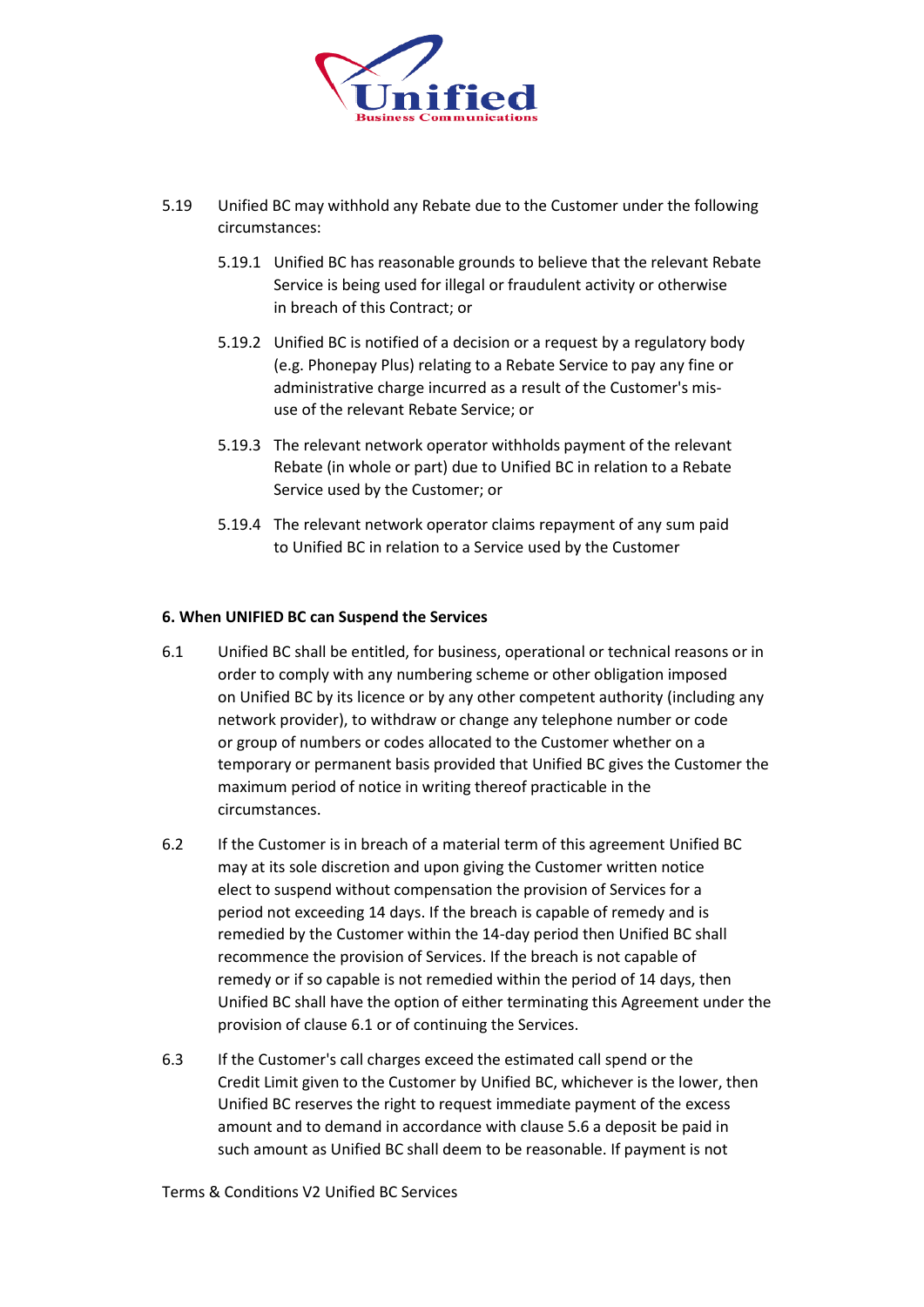

made forthwith by the Customer, Unified BC shall be entitled to suspend all or any of the Services until payment of the excess amount is made in full.

6.4 Notwithstanding and without prejudice to any of its rights under this Agreement, Unified BC reserves the right to withdraw the Services or any part thereof at any time if the monthly charges to the Customer are not, in the opinion of Unified BC, sufficient to make provision of the Services viable for Unified BC.

## **7. Liability of each Party**

- 7.1 Nothing in this agreement shall exclude or restrict the liability of either party for death or personal injury resulting from its negligence.
- 7.2 If the Services fails to operate or the Customer diverts traffic to another carrier, Unified BC will not be responsible for that carrier's charges.
- 7.3 Neither party shall be responsible to the other in contract, tort or otherwise for any:
	- 7.3.1 loss of business;
	- 7.3.2 loss of revenue;
	- 7.3.3 loss of profit;
	- 7.3.4 loss of data;
	- 7.3.5 loss of contracts;
	- 7.3.6 loss of anticipated savings; or

7.3.7 for any other indirect or consequential loss whatsoever. save that this exclusion shall not apply to the fraudulent activities of either party nor to any claw-back or other loss suffered by Unified BC pursuant to the determination by an airtime services provider that the Customer has used and/or provided services using the Equipment and/or Services which it deems a gateway.

7.4 Unified BC's liability to pay Service Credits in accordance with Clause 2.17 shall be the maximum extent of Unified BC's liability and the Customer's sole financial remedy for Service Failures.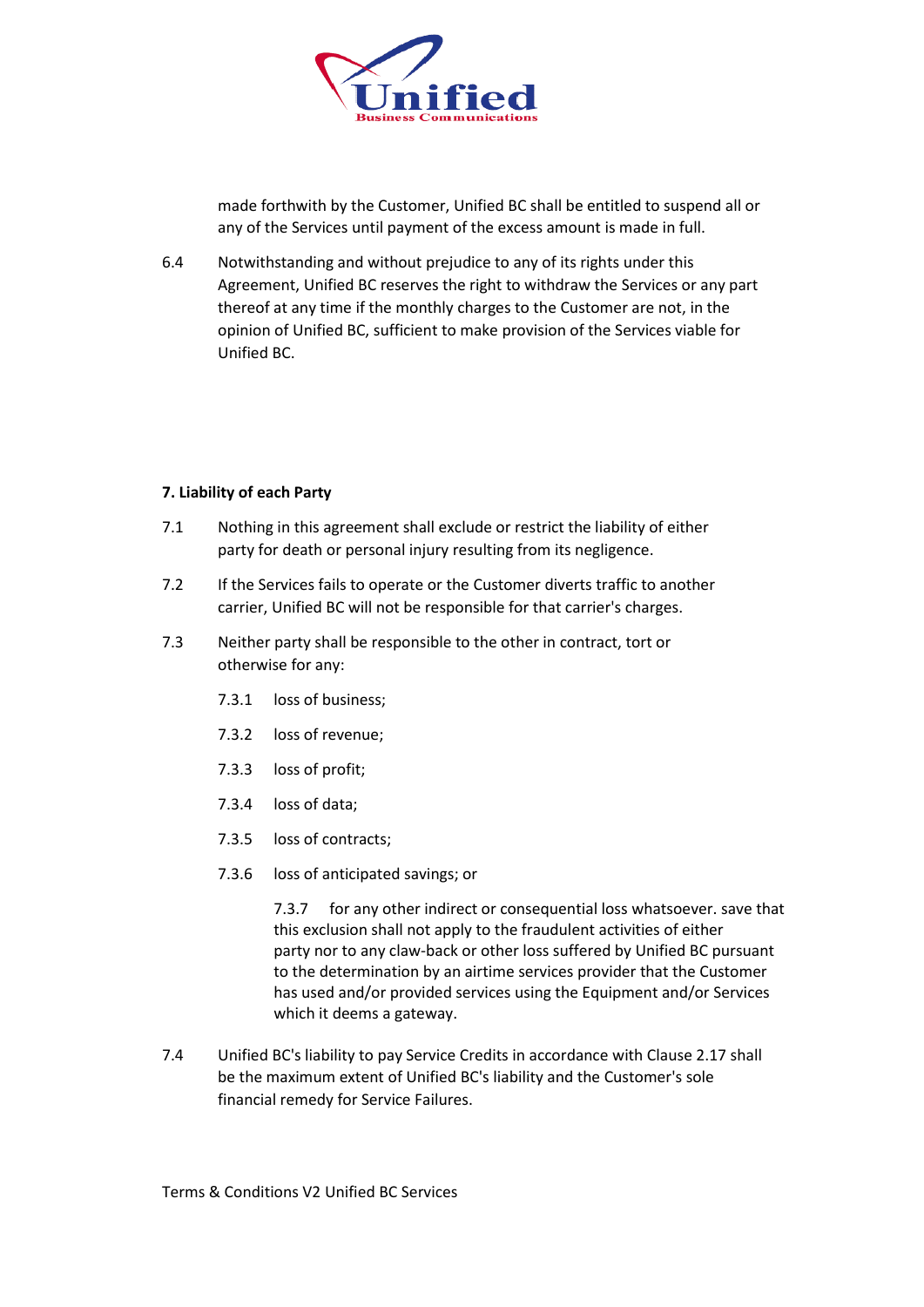

- 7.5 Each party's liability in tort, contract or otherwise arising out of or in connection with the performance of either party's obligations under this Agreement shall be limited to £1,000,000 for anyone incident or series of incidents and £2,000,000 in aggregate. Service Credits paid or credited to the Customer by UNIFIED BC will be counted and calculated for the purposes of Unified BC's maximum liability.
- 7.5 Neither party shall be liable to the other for any damage or loss which may be incurred by the other party due to any cause beyond the first party's reasonable control including without limitation any act of God failure or shortage of power supplies, trade dispute, any act or omission of Government, highways, regulatory bodies, other public telecommunication operators or other competent authority, or supply of services by third parties.
- 7.6 In accordance with clause 8, the Customer will be liable for any fraudulent activity arising at the Customer's site. Controlling unauthorised access (including fraudulent access) to PBX, trunking or other equipment or resource shall be the sole responsibility of the Customer.

## **8. Fraud**

- 8.1 For the avoidance of doubt, fraudulent activity includes but is not limited to:
	- (i) Calls made from the Customer's PBX without their knowledge;
	- (ii) Calls made utilising the Customer's authentication details;
	- (iii) Calls made from an authenticated IP address.
- 8.2 The Customer acknowledges that the Service known as "fraud monitor" is not a fraud prevention system and does not prevent unauthorised access to the Equipment. It is the sole responsibility of the Customer to setup and maintain their own security independently of Unified BC and therefore Unified BC accepts no liability whatsoever for any costs incurred as a result of a breach of security.
- 8.3 For the avoidance of any doubt, the Customer responsibilities include but are not limited to:
	- (i) Secure implementation and management of their systems including any hardware not provided by Unified BC such as Firewalls or PBX.
	- (ii) Maintaining security and confidentiality of authentication details for online service portals and other services.
	- (iii) Mitigate exposure to any suspected or known security breach by resetting passwords, requesting that accounts are disabled and reporting the incident to Unified BC.

Terms & Conditions V2 Unified BC Services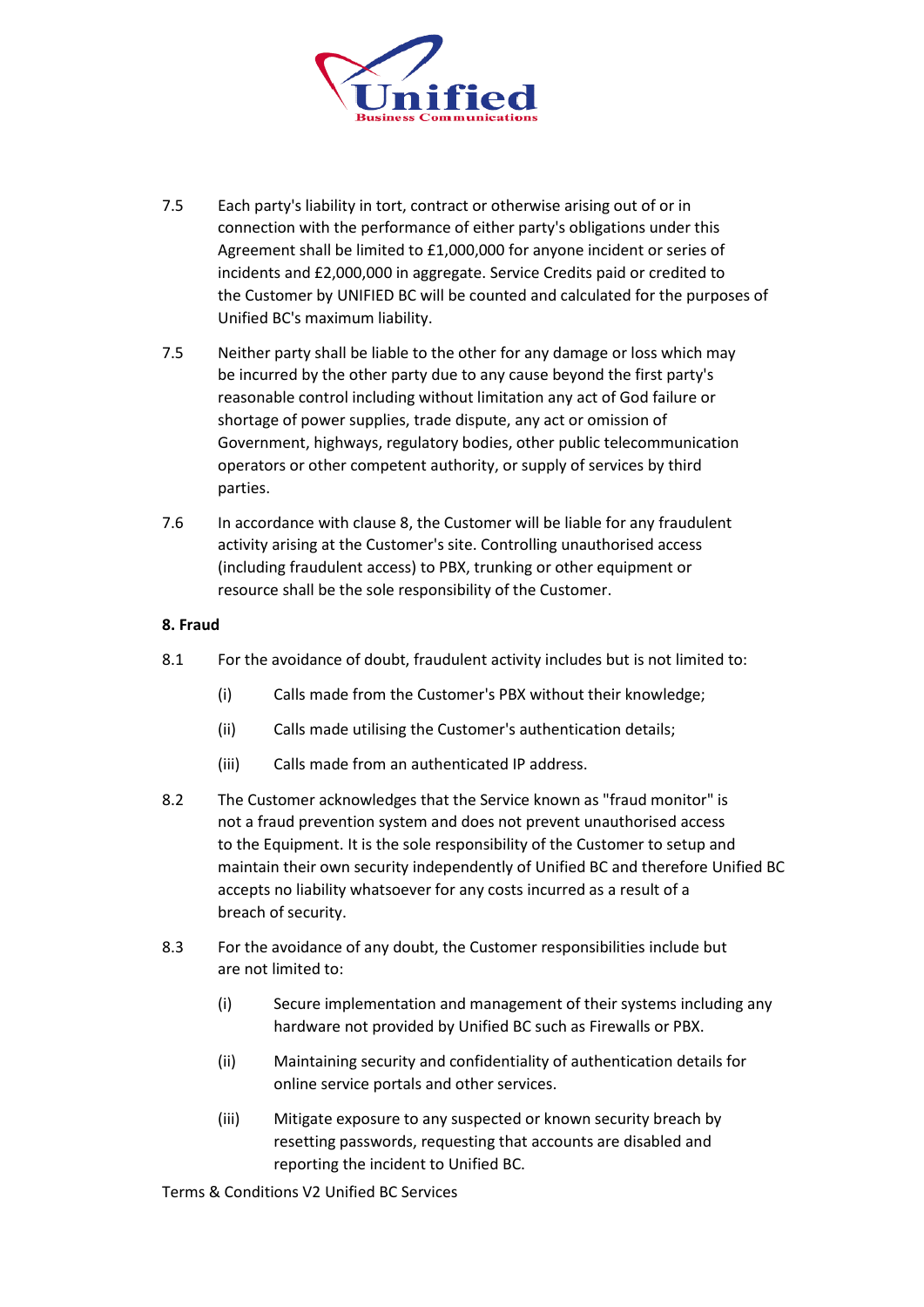

- (iv) reporting the incident to the Police.
- 8.4 Unified BC reserves the right to invoice the Customer for any fraudulent activity made in accordance with clauses 7.6 and 8.1.
- 8.5 The Customer accepts full and complete liability for any costs, losses or damages incurred as a result of fraud and agrees to indemnify Unified BC against any against any costs, losses or damage suffered by Unified BC arising from any fraudulent activity made in in accordance with clauses 7.6 and 8.1 including any costs and expenses reasonably incurred by Unified BC in investigating any such fraudulent activity.
- 8.6 Unified BC recommends the Customer obtains professional security advice with regard to PBX, trunking or other equipment or resource.

#### **9. General**

- 9.1 Unified BC reserves the right to change the provider of the services to it at any time.
- 9.2 Unified BC reserves the right to change these Terms and Conditions at its sole discretion by giving the Customer, subject to clause 9.3, not less than one month's' notice (usually e-mailed with the monthly invoice and/or on its website www.unifiedbizz.com) If the changes to the Terms and Conditions is likely to cause a material detriment to the Customer, the Customer can terminate the Contract without charge (other than any outstanding invoices which remain due and payable) in accordance with clause 5.2.1. Should the Customer not notify Unified BC of any objection to the change to the relevant Terms and Conditions within the one month notice period the Customer's continued use of the Services thereafter will be deemed acceptance of such changes.
- 9.3 If Unified BC is required to make a change to these Terms and Conditions as a result of any legal or regulatory requirement, Unified BC will give the Customer as much notice as Unified BC receives from any such legal or regulatory body.
- 9.4 A notice required or permitted to be given by:
	- 9.4.1 Unified BC under this agreement shall be in writing or via email addressed to the Customer at its principal *place* of business or such other address as may at the relevant time have been notified pursuant to this provision to Unified BC and shall be deemed served on the second day after the same has been posted/emailed.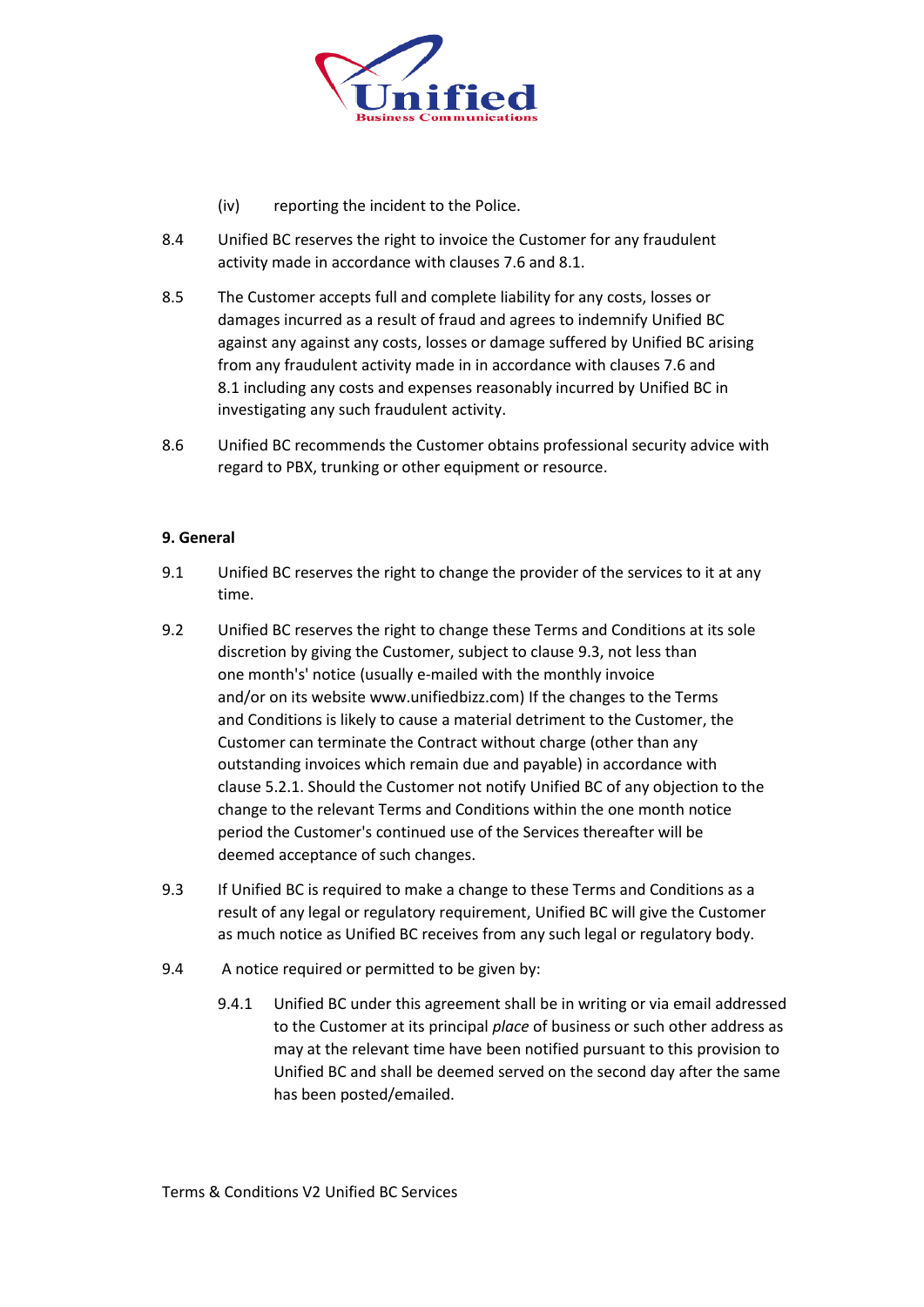

- 9.4.2 the Customer under this agreement to Unified BC shall be sent by recorded delivery or via email, and addressed to Unified BC's principal place of business or such other address as may at the relevant time havebeen notified pursuant to this provision to the Customer and shall be deemed served at the time of delivery & receipt.
- 9.5 If any provision of this agreement is held by a court or other competent authority to be invalid or unenforceable in whole or in part the validity of the other provisions of this agreement and the remainder of the provision in question shall not be affected.
- 9.6 The Customer shall not assign sub-license, delegate or otherwise deal with all or any of its rights and obligations under this agreement without Unified BC's prior written Consent, such consent not to be unreasonably withheld. Nothing in this agreement shall be deemed to grant to the Customer a licence to use any software or other intellectual property right (which shall include the Unified BC trade marks) other than strictly in accordance with the terms of this agreement. For the avoidance of doubt, the Customer shall not be entitled to sub-license any such software or other intellectual property right.
- 9.7 These terms and conditions together with any terms set out in the order constitute the entire agreement between the parties, supersede any previous agreement or understanding and, subject to clause 9.1 and 5.2, may not be varied except in writing and signed by Unified BC or varied orally and then confirmed in writing by Unified BC. All other terms, express or implied by statute or otherwise, are excluded to the fullest extent permitted by law. In entering into this agreement the Customer acknowledges that it does not rely on any representations which are not confirmed in the terms of this agreement, but nothing in this agreement affects the liability of either party for fraudulent misrepresentation.
- 9.8 The parties agree that the Contracts (Rights of Third Parties) Act 1999 shall not apply to this agreement.
- 9.9 The laws of England and Wales shall govern this agreement, and the Customer agrees to submit to the exclusive jurisdiction of the English Courts.
- 9.10 The Customer must bring any legal proceedings against Unified BC in connection with this Agreement within 12 months from the date which the Customer first became aware or ought reasonably to have become aware of the facts giving rise to the liability or potential liability of Unified BC or within the statutory limitation period, whichever is the earlier.
- 9.11 The Customer and Unified BC undertake to each other that it shall keep and shall procure that its directors, officers, employees, servants, agents and subcontractors (as appropriate) shall keep secret and confidential and shall not use, *copy* adapt, alter or part with possession of, or disclose to any other third party

Terms & Conditions V2 Unified BC Services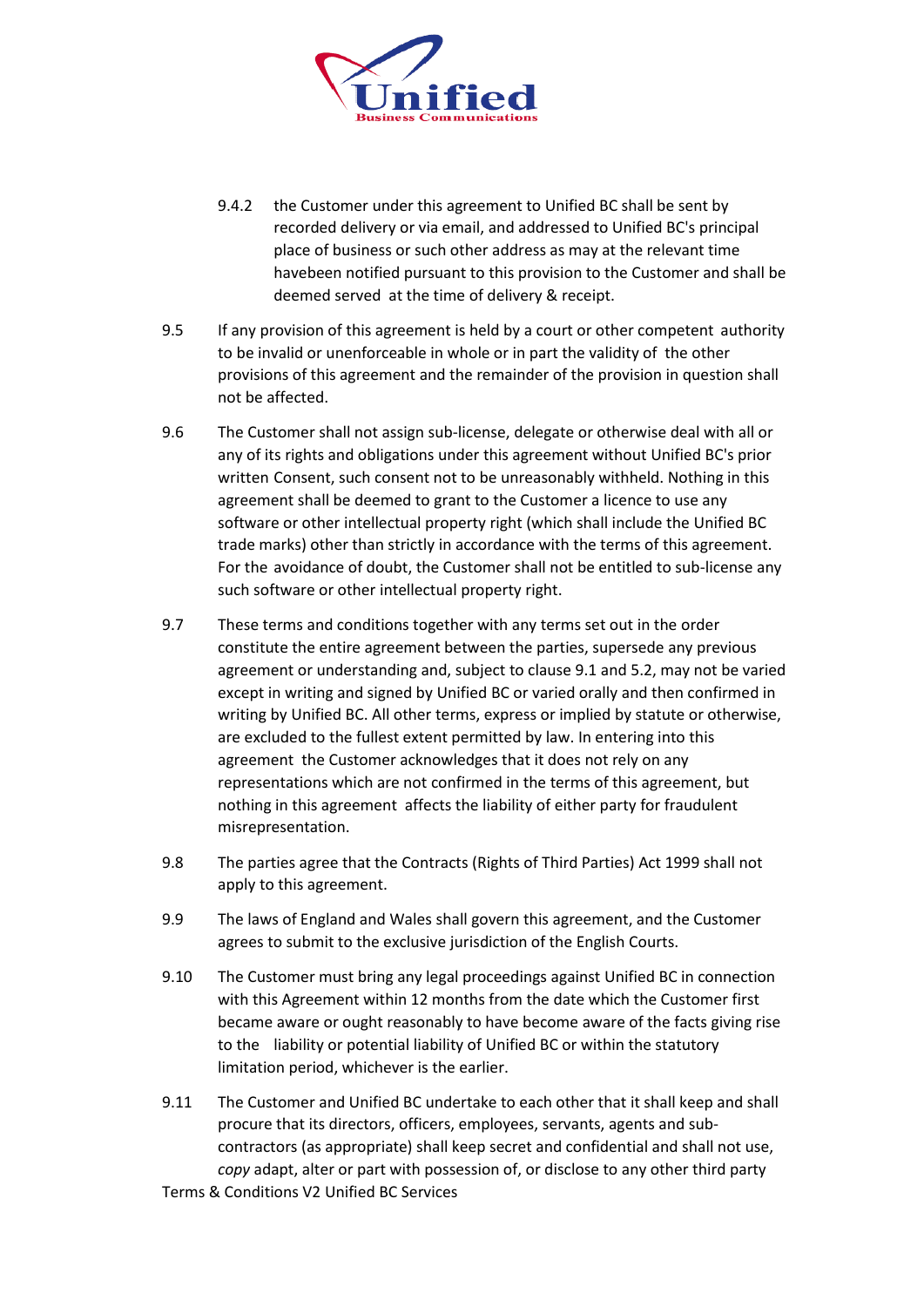

any information or material of a technical or business nature relating in any manner to the affairs, business, products or services of the other which may be received or obtained in connection with the performance of this agreement PROVIDED THAT:

- 9.11.1 nothing herein shall prevent the use or disclosure of any Information not treated by the other party as confidential or which does not properly belong to it; and
- 9.11.2 the party receiving such information or material shall not be prevented from using or disclosing the same to the extent that it is in or comes into the public domain otherwise than through the default or negligence of the receiving party, or to the extent that its disclosure is required by law.
- 9.12 Each party warrants to the other that it will at all times comply with its obligations (if any) under the Data Protection Act 1998 (as amended). Where the discharge of Unified BC's obligations under this agreement involves the processing of personal data, the Customer appoints Unified BC as the Customer's data processor to process the personal data on behalf of the Customer for the purposes of this agreement.
- 9.13 The Customer is responsible for the security of the use of the Services including *I*  but not limited to, backing up all data, ensuring that appropriate anti-virus software is installed, having appropriate procedures in place to protect and update passwords and having an appropriate disaster recovery plan in place. Where the Customer knows or ought reasonably to know that that there is a threat to the security of the Services, the Customer must promptly contact Unified BC.

# **10. Privacy**

10.1 Unified Business Communications Ltd will use your information, together with other information, including any which you provide to Unified Business Communications Ltd, for administration, product and services information and customer services. Unified Business Communications Ltd will not disclose your details to parties outside of Unified Business Communications Ltd or related companies except as described in our privacy policy.

Further details of Unified Business Communications Ltd's use of your information are set out in the Unified Business Communications Ltd Privacy Policy which is located at [www.unifiedbizz.com](http://www.unifiedbizz.com/) or can be obtained by emailing enquiries@unifiedbizz.com